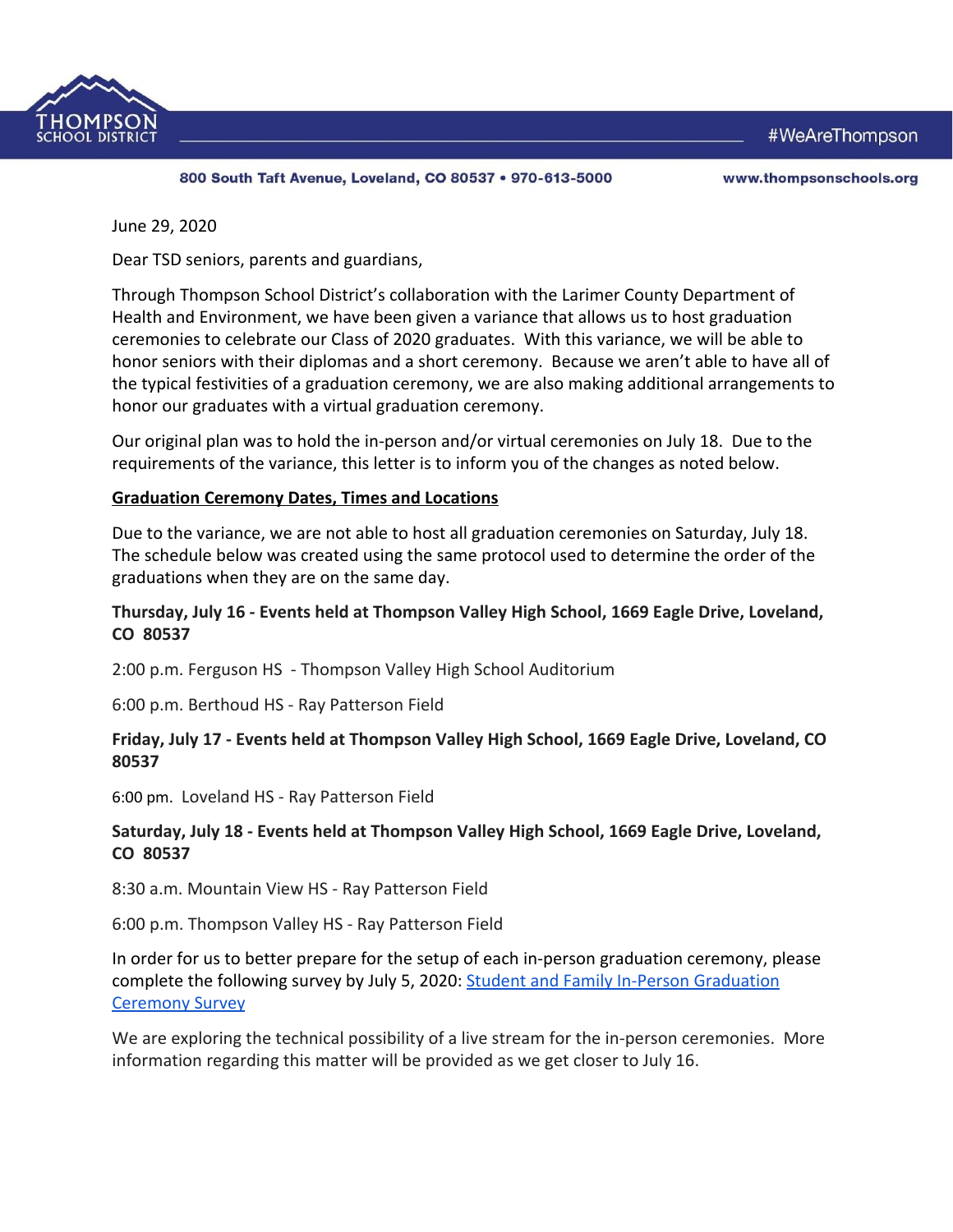## **Graduation Ceremony Logistics**

County officials have defined expectations within our granted variance for our in-person graduation ceremonies. Here are some of the logistics:

- 1) Contact Tracing: Each graduate will only be allowed two tickets so that attendance can be traced by county professionals if necessary.
- 2) All students will be required to wear a district face mask. Families, please bring your own face mask or face covering with you. Staff will either receive a district face mask or will use their own covering. Face coverings need to be worn from the time you enter until the time you leave the ceremony site.
- 3) The ceremony will be limited to two speeches. We will have more speeches from students and staff during the virtual ceremony.
- 4) No choir, band and orchestra live performances can occur. We can have choir, band or orchestra performances at the virtual ceremony.
- 5) Family members must remain in their assigned seats at all times and they must be six feet apart from other attendees in the stands.
- 6) There will be organized entry and exit of the facility to minimize social gatherings. Each spectator will have a ticket with a designated entry and exit gate.
- 7) Social distancing is a requirement in the approved variance. Please be aware of this requirement during all phases of the graduation celebration.

We will send another district update by July 9 with information about requirements for ticket drive-through pick-ups at our TSD high schools, parking, entering and exiting the field, wearing cloth masks and other protocols created in conjunction with the Larimer County Department of Health and Environment.

# **Virtual Graduation Ceremony**

TSD will honor students with an additional virtual graduation ceremony on July 25. Those ceremonies will be streamed at the times noted below.

# **Saturday, July 25**

8:30 a.m. Berthoud High School

12:00 noon Loveland High School

3:30 p.m. Mountain View High School

# 7:00 p.m. Thompson Valley High School

The virtual ceremony is a professionally produced event that will include all graduates and all of the planned speeches that would have been given had the events been held in May as originally planned. Due to the restrictions laid out by Larimer County, the in-person event will not have all of the planned speeches and some students may be unable to attend for a variety of reasons. Thus, the virtual ceremony is the only event that will best reflect the entire Class of 2020 and the speakers they selected, if graduates complete the needed steps.

Many graduates have yet to complete their graduate slide submission. This submission allows a graduate to specify the correct pronunciation of his or her full name so that it is recorded